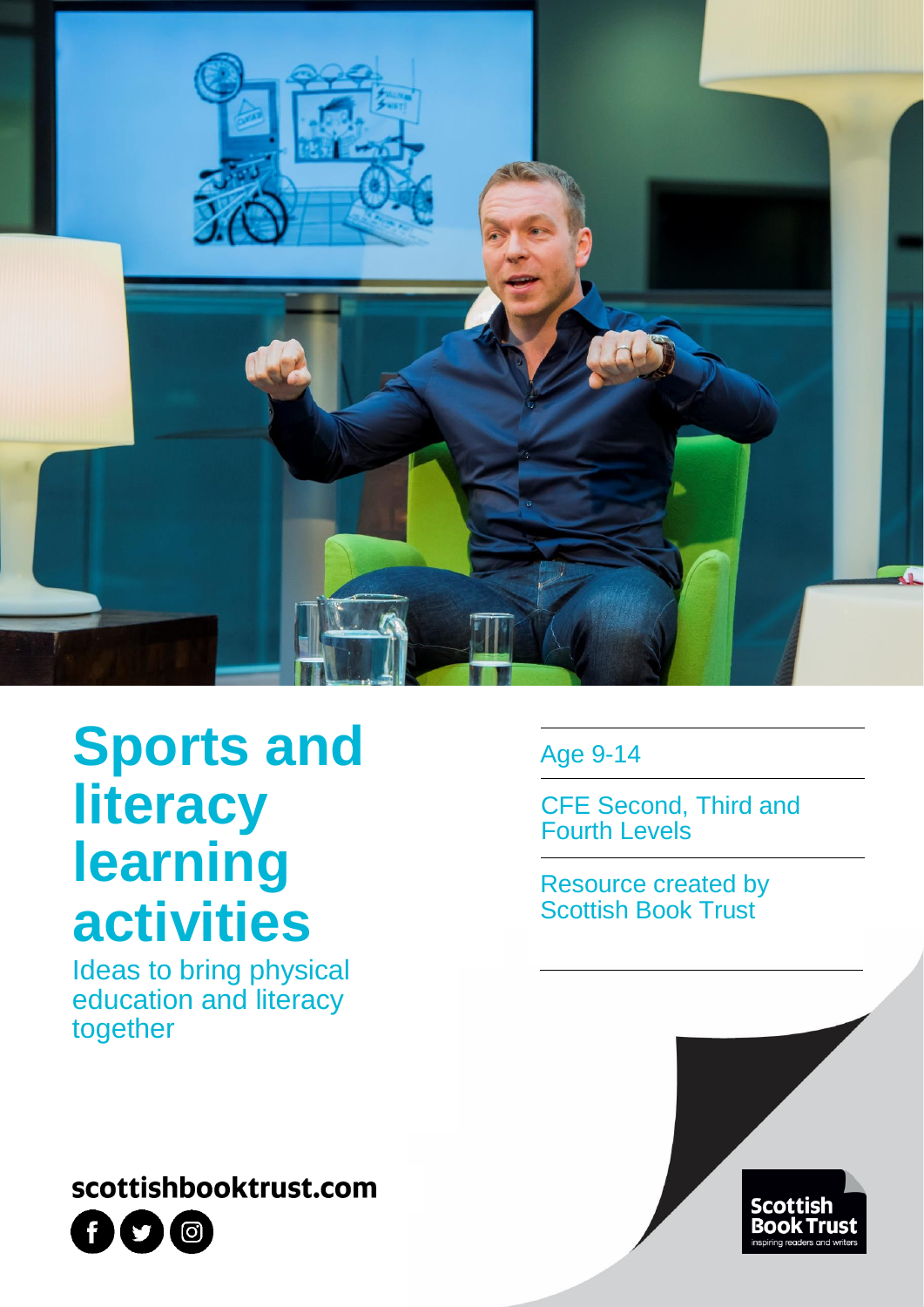## **Contents**

| About this resource                                      |                |
|----------------------------------------------------------|----------------|
| Design your own flag                                     | $\overline{2}$ |
| Design your own mascot                                   | 2              |
| Create a news broadcast about sports and exercise        | 2              |
| Physical activity and mental health                      | $\overline{2}$ |
| Discussion: changing perceptions about physical activity | 3              |
| Write a picture book to inspire young children           | 4              |
| Invent a new sport                                       | 4              |
| Growth mindset                                           | 5              |
| Other topics for debate and discussion                   | 5              |
|                                                          |                |

### **About this resource**

These resources have been created to support Scottish Book Trust's Authors Live [event with Chris Hoy and Joanna Nadin,](file://///SBT-DC-01/Company%20Data/Schools/Anna/scottishbooktrust.com/authors-live-on-demand/chris-hoy-and-joanna-nadin) but you can use them at any time and in any context to bring together sports and literacy. The activities are designed to be flexible, so adapt as you see fit!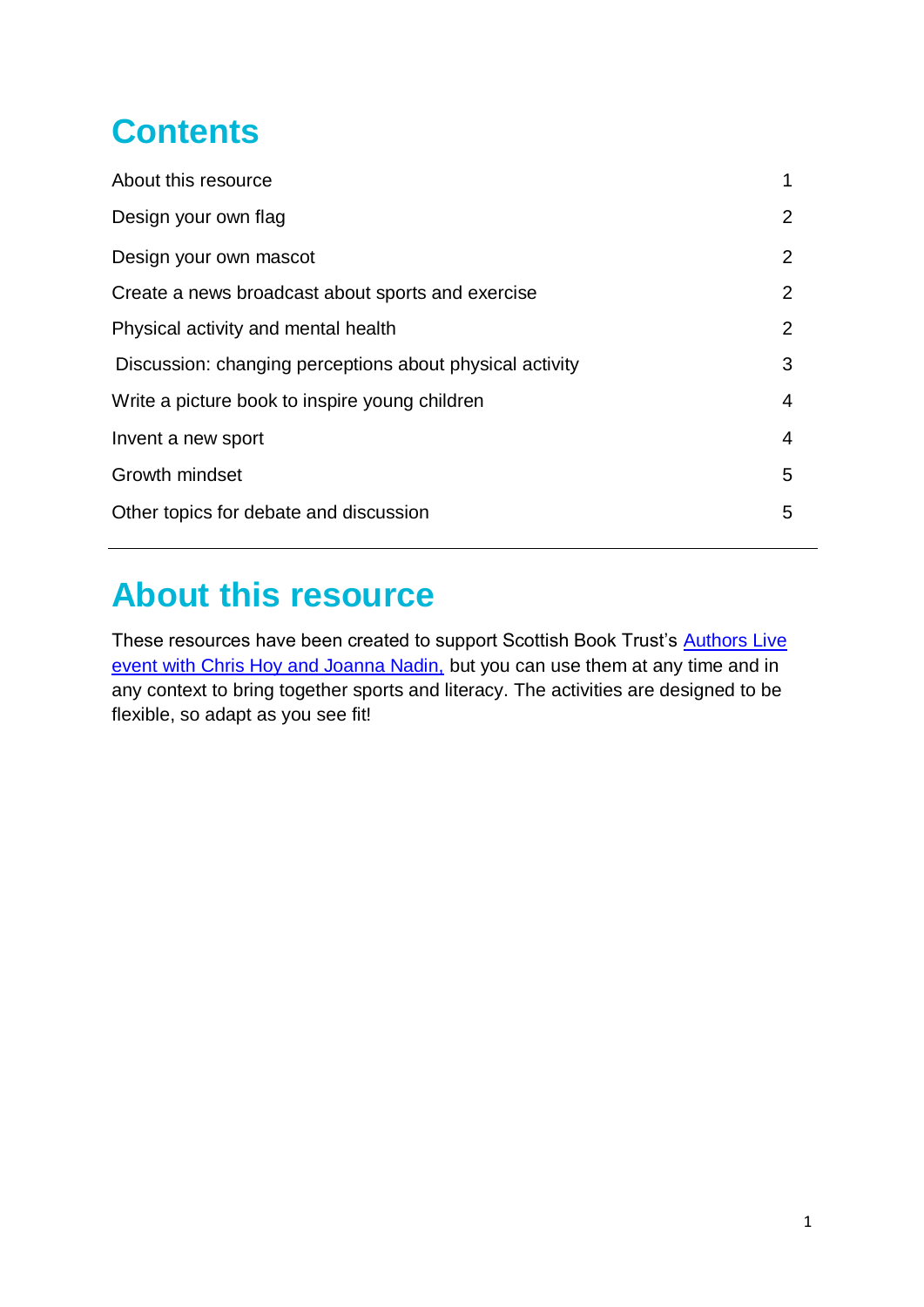#### **Design your own flag** SOC 2-03a

At the beginning of each Olympic Games, each country's athletes appear in the opening ceremony flying their national flag.

Hold a class or upper school competition to design a flag to represent your country today. Your pupils may wish to think about some of the major events and changes that have taken place in your country, whether these are political changes, advances in technology, famous examples of architecture, or any other prominent feature of society, politics or culture. Once your pupils have sketched a plan of your flag, they can create a large version on A3 paper and display these on sticks or attached to bunting.

#### **Design your own mascot** EXA 2-05a

The [mascot for Scottish football club Partick Thistle](https://www.theguardian.com/football/gallery/2015/aug/18/kingsley-partick-thistle-mascot-in-pictures) divided supporters and the general public alike in 2015. Share the photos of the mascot and ask what they think.

You could also share the story of a 12 year old girl from Cumbernauld who won a [competition to design the Glasgow Commonwealth Games 2014 mascot,](https://www.teamscotland.scot/2012/meet-clyde-the-glasgow-2014-mascot/) before asking them to design their own sports mascot.

This could be to represent their favourite team or represent their country at a particular sport. Get them to think carefully about the qualities they want their mascot to represent, and how these will be reflected in the mascot's design and behaviour. What clothes (if any) will it wear? Will it use any props? What message would they like their mascot to convey about their team?

**Create a news broadcast about sports and exercise** LIT 3-14a, LIT 3-03a, LIT 3- 09a, TCH 3-04a

Your pupils can create a sports broadcast with a variety of features and stories.

First, split them into groups, and assign each group a different news feature. Some could be given the task of reporting on a sports match, some could be tasked with researching and writing a feature on an aspect of the country's sporting life (for example, a feature which looks at the opportunities young people have to take up new sports), some could arrange interviews with community sports figures, and others could be asked to present a breaking news story.

The BBC have some great [guidance on creating a news broadcast.](http://news.bbc.co.uk/1/hi/school_report/resources_for_teachers/8472052.stm)

#### **Physical activity and mental health** HWB 3-25a, LIT 3-14a, LIT 3-28a

Set up some fitness sessions with your pupils. This could take the form of circuit training, running or any other activity which involves a reasonable amount of physical exertion.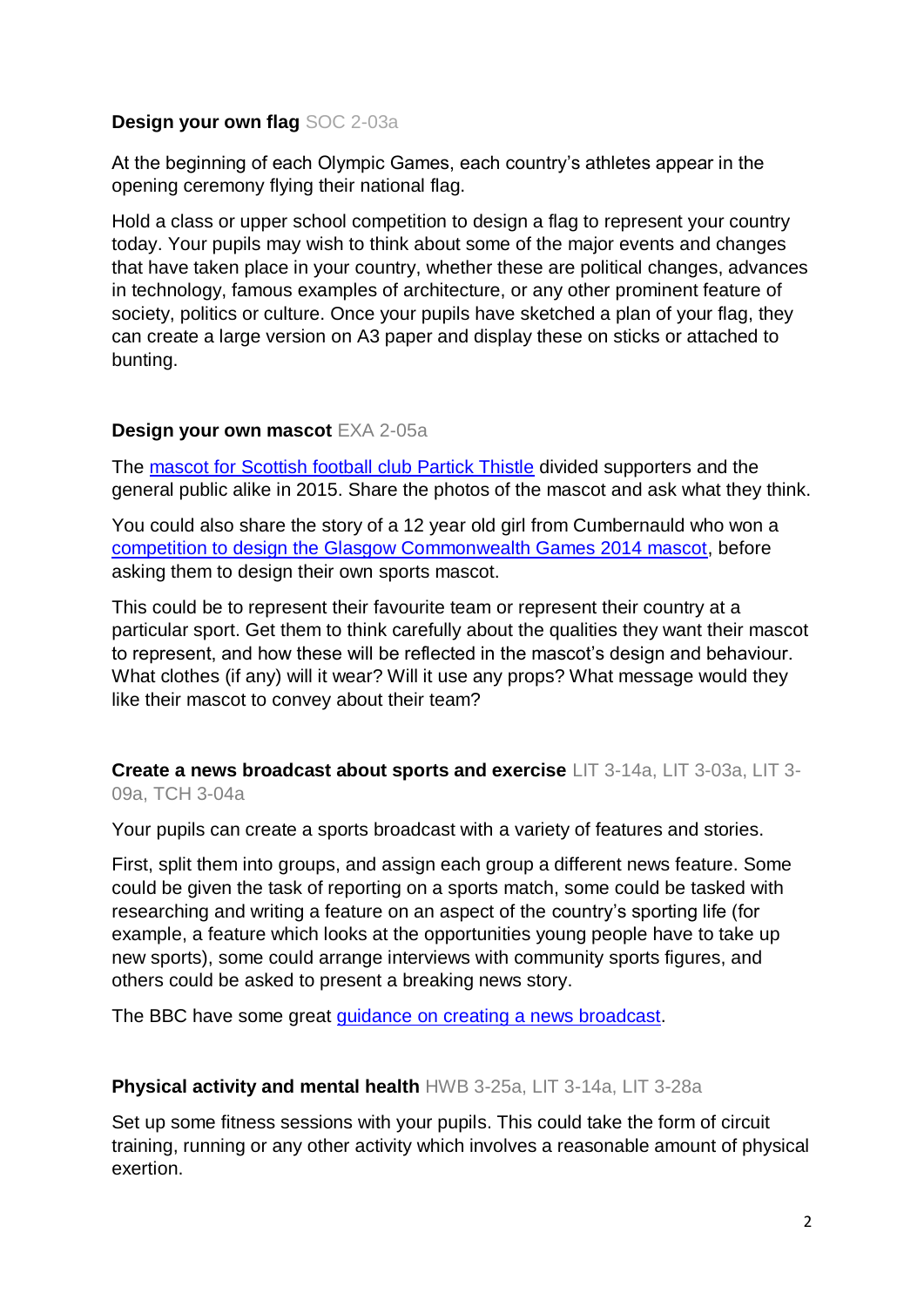After the activity, ask pupils how they feel after taking part in it. Do they think that it's possible for exercise to lift a person's mood?

Back in the classroom, you can introduce pupils to the link between physical activity and mental health by showing them these videos:

- [Physical Activity is Miracle Gro](https://www.youtube.com/watch?v=ZofSVuSnCFk) for Your Brain
- [How playing sports benefits your body ... and your brain](https://www.youtube.com/watch?v=hmFQqjMF_f0)
- [Morning Exercise = Mental Health](https://www.youtube.com/watch?v=3ZBXldCxZEA)

Ask pupils to research the links between exercise and mental health and produce an informative text for others. This could be a report, leaflet, article, news broadcast, infographic or any other suitable format. Websites like [Mind](https://www.mind.org.uk/information-support/tips-for-everyday-living/physical-activity-and-your-mental-health/about-physical-activity/#.VqoH3VK2q1U) and [Royal College of](https://www.rcpsych.ac.uk/mental-health/parents-and-young-people/young-people/exercise-and-mental-health-for-young-people)  [Psychiatrists](https://www.rcpsych.ac.uk/mental-health/parents-and-young-people/young-people/exercise-and-mental-health-for-young-people) have information on exercise for young people which can help with this task.

#### **Discussion: changing perceptions about physical activity** LIT 3-02a, LIT 3-09a

Many children are put off physical education by the impressions they've formed about it. It can often seem as if physical activity is only for those who are good at it. With the dominance of mainstream sports such as football and rugby, it can also often seem as if the choice of sports is limited.

To give your pupils fuel for discussion, ask them to answer these survey-style questions individually:

- Do you enjoy PE? Why/why not?
- Do you enjoy being competitive with others?
- Would you prefer playing team sports or individual sports? Why?

Then, show pupils this [video about the wide range of sports and activities at the](https://www.youtube.com/watch?v=d9doN6DuXy8)  [2016 Olympic Games](https://www.youtube.com/watch?v=d9doN6DuXy8) to illustrate how many different types of sport and exercise there are.

This is also a good opportunity to discuss taking part in sports when you have a disability. Talk to your class about the Paralympics, for example you could show them the [trailer for the 2016 Paralympic Games](https://www.youtube.com/watch?v=IocLkk3aYlk) and this explanation of [Paralympic](https://www.youtube.com/watch?v=eRrRf2yvAaA)  [sport by the Australian](https://www.youtube.com/watch?v=eRrRf2yvAaA) Paralympic Team.

Now, bring pupils together into groups and ask them to discuss the following questions:

- Do you think sports can be off putting for some people? Why?
- What do you think are the good things and bad things about team sports and individual sports?
- What do you think the benefits are to being physically active?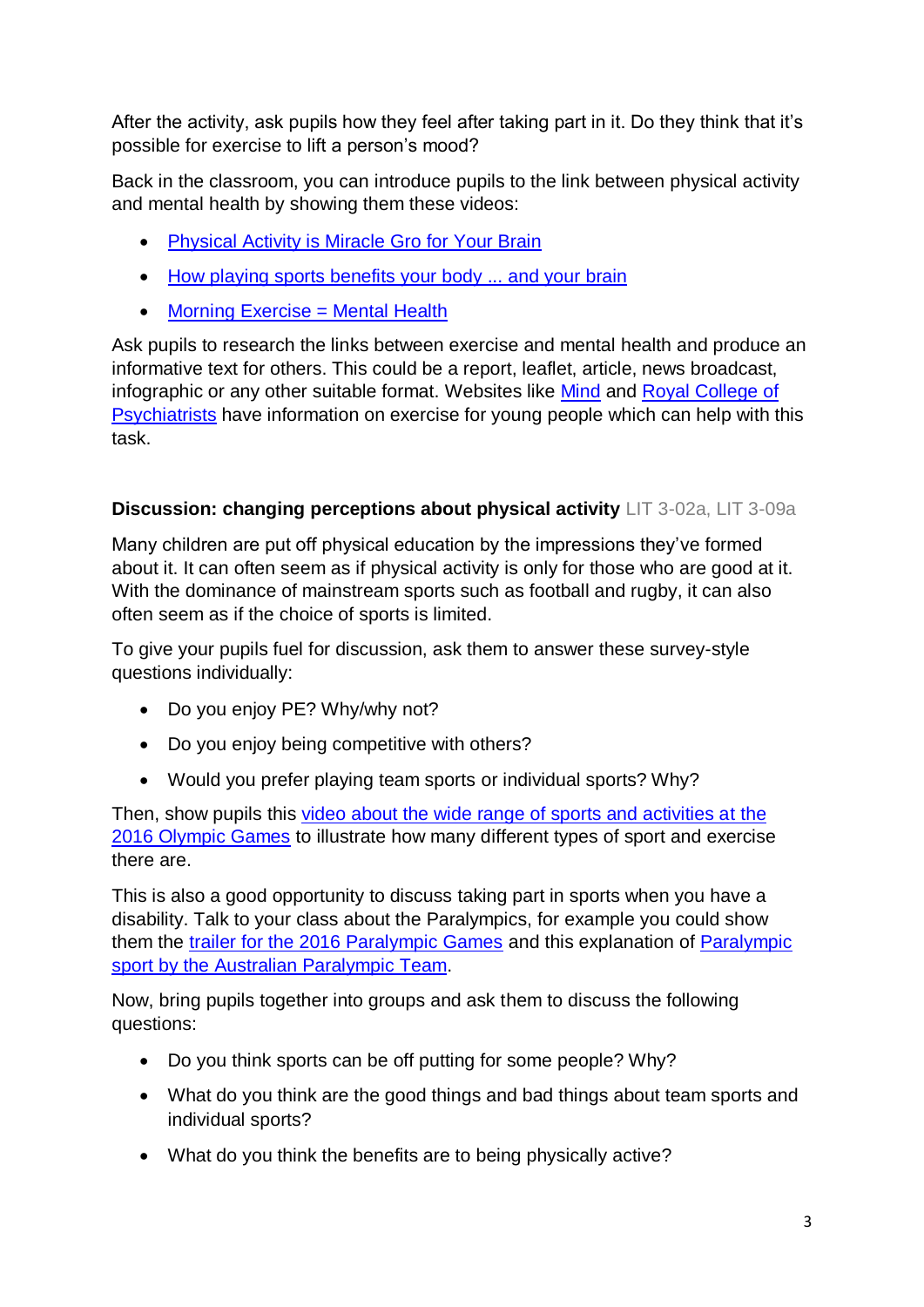What advice would you give to someone who hasn't enjoyed mainstream sports such as football and rugby?

There are a variety of tasks you can do to follow up this discussion:

- Pupils could design a leaflet encouraging people to take up a sport or activity.
- Ask pupils to design a marketing campaign conveying the message that sports can be for everyone – you can get them to come up with slogans and design a logo for their campaign.
- Design a website to get the message out. You can do this in different ways: one would be to use [Padlet](https://padlet.com/) to create a page of curated videos and images from around the web of different sports. Padlet allows you to accompany your videos and images with text, so pupils could write persuasive paragraphs. Alternatively, you can use [Wix](http://www.wix.com/) to create a free website.
- Organise an event to promote a wide range of sports. Your pupils could collaborate with the PE department to do this, making sure the event is promoted widely throughout the school and making sure that plenty of information about the various sports is made available to anyone interested in finding out more.
- Write an informative text about an alternative sport that captures their interest, explaining the rules and the appeal of the sport. This could form a part of the above task.

#### **Write a picture book to inspire young children** ENG 3-31a

Footballers like Frank Lampard and Theo Walcott write books for young children. Why not ask your pupils to create a picture book with an inspirational sports story for younger pupils to read?

This could be done as a follow up to the previous task, where pupils have found out about alternative sports: these could feature in their picture book.

For tips creating illustrated characters, take a look our [video with Martin Brown,](https://www.youtube.com/watch?v=NWBcEqD87yg) the illustrator of Horrible Histories. Additionally, our [video with Phil Earle on plotting](https://www.youtube.com/watch?v=2Xg1gDjK8TY) can help pupils with creating a story.

#### **Invent a new sport** LIT 2-28a, HWB 2-25a, HWB 2-26a

Quidditch is the most famous example of a writer inventing an entirely new sport. Why not get your pupils to make up their own? This presents great opportunities for literacy – pupils could write sets of instructions and rules, make a presentation about their sport, write a match report or write persuasive pieces to get people to start playing their sport.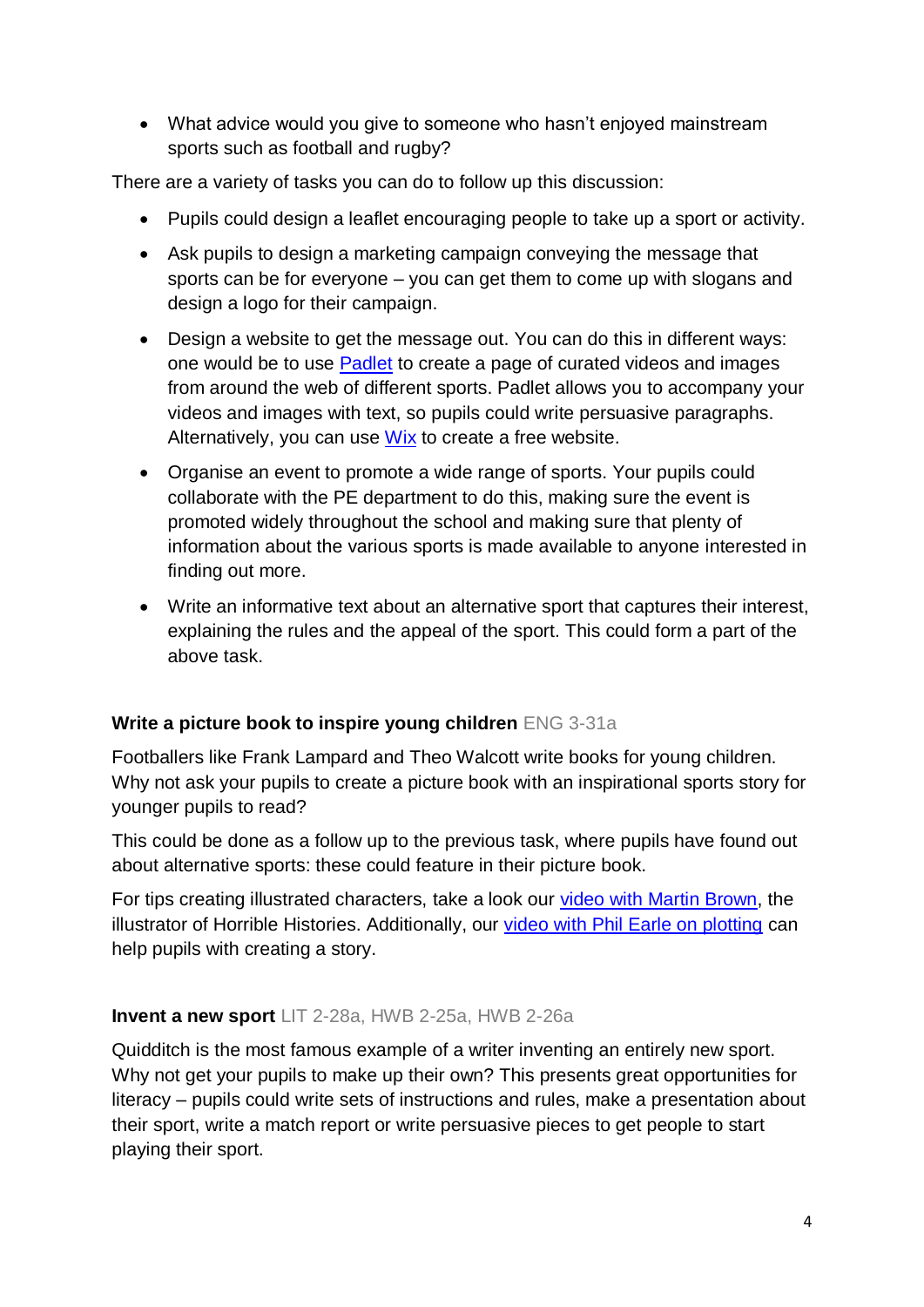Ask the pupils to think about the following questions when they are making up their sport:

- Will it be a team sport, or played individually?
- Is it an athletics-based sport, or a game?
- What will the scoring system be?
- Will it be a timed game? Or is the winner the first to reach a certain number of points?
- What do players have to wear? What kit will they need?
- What are the rules?

You could go even further by playing some of the pupils' made up sports in PE!

#### **Growth mindset** HWB 3-11a, HWB 3-22a, HWB 3-25a

Carol Dweck's growth mindset theory is really taking a foothold in education. The theory states that people have different beliefs about the nature of success. Some believe that success is achieved through innate ability, and that this ability is fixed – this is described as a "fixed mindset". Others believe that ability can be improved through hard work and learning – this is described as a "growth mindset".

You can introduce your pupils to these ideas by working with your PE department. Ask the department when pupils are likely to have a block of at least three weeks doing the same activity. Ask the pupils to keep a diary after each time they take part in the activity, recording their thoughts about the following things:

- What their preconceptions about the activity were;
- What they have learned each week about how to do the activity;
- The mistakes they have made and how they can learn from these;
- Whether their ability improved.

#### **Other topics for debate and discussion** LIT 3-02a, LIT 3-09a

If pupils are looking for topics for discursive pieces, sport is full of contentious issues ripe for exploration. Here are a few suggestions:

- Can cycling ever be a clean sport?
- Should football referees wear microphones, as rugby referees do?
- Should women be allowed to compete against men in certain sports?
- Should certain performance-enhacing drugs be legal if they are proved to be safe?